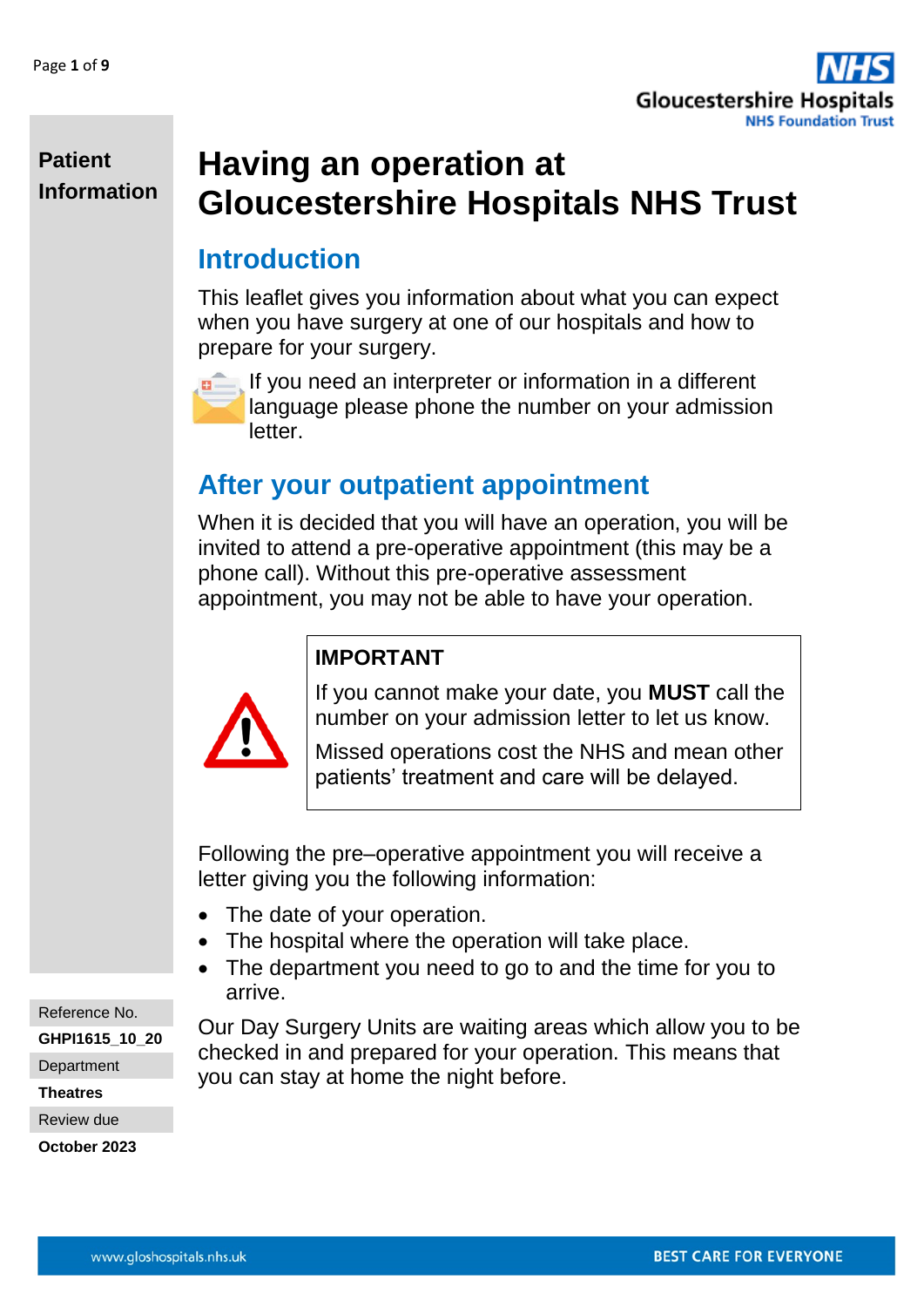

# **Preparing at home in the days before your surgery**

#### **Feeling unwell?**

In the days leading up to your operation, if you feel unwell, you have flu, cold or cough symptoms, diarrhoea, vomiting or have been exposed to chickenpox, you must contact the hospital on **0300 422 2515**.

If you are unwell it is safer to delay your operation; we will offer you another date.

#### **Information about Covid**

All patients will be swabbed within 72 hours of their operation date.

**You will need to socially distance for 14 days in advance of your operation date.** 

**You will need to self-isolate, along with the rest of your household, from when you are swabbed.** 

For further information regarding having an operation during the COVID-19 (coronavirus) pandemic please read FAQs via the link below [https://cpoc.org.uk/sites/cpoc/files/documents/2020-](https://cpoc.org.uk/sites/cpoc/files/documents/2020-05/CPOCFAQ.pdf) [05/CPOCFAQ.pdf](https://cpoc.org.uk/sites/cpoc/files/documents/2020-05/CPOCFAQ.pdf)

#### **Lifestyle changes**

If you are a smoker, we recommend that you stop smoking before the surgery. The hospital sites are all non-smoking. Stopping smoking is good for your general health and can reduce your risks of having complications following your surgery. If you would like to give up smoking, please call the NHS Smoking Helpline on **0300 123 1044**.

Stopping the use of any alcohol consumption and recreational drugs will also reduce complications during surgery. Eating a balanced diet and working towards a healthy weight will improve your physical fitness during and after your surgery.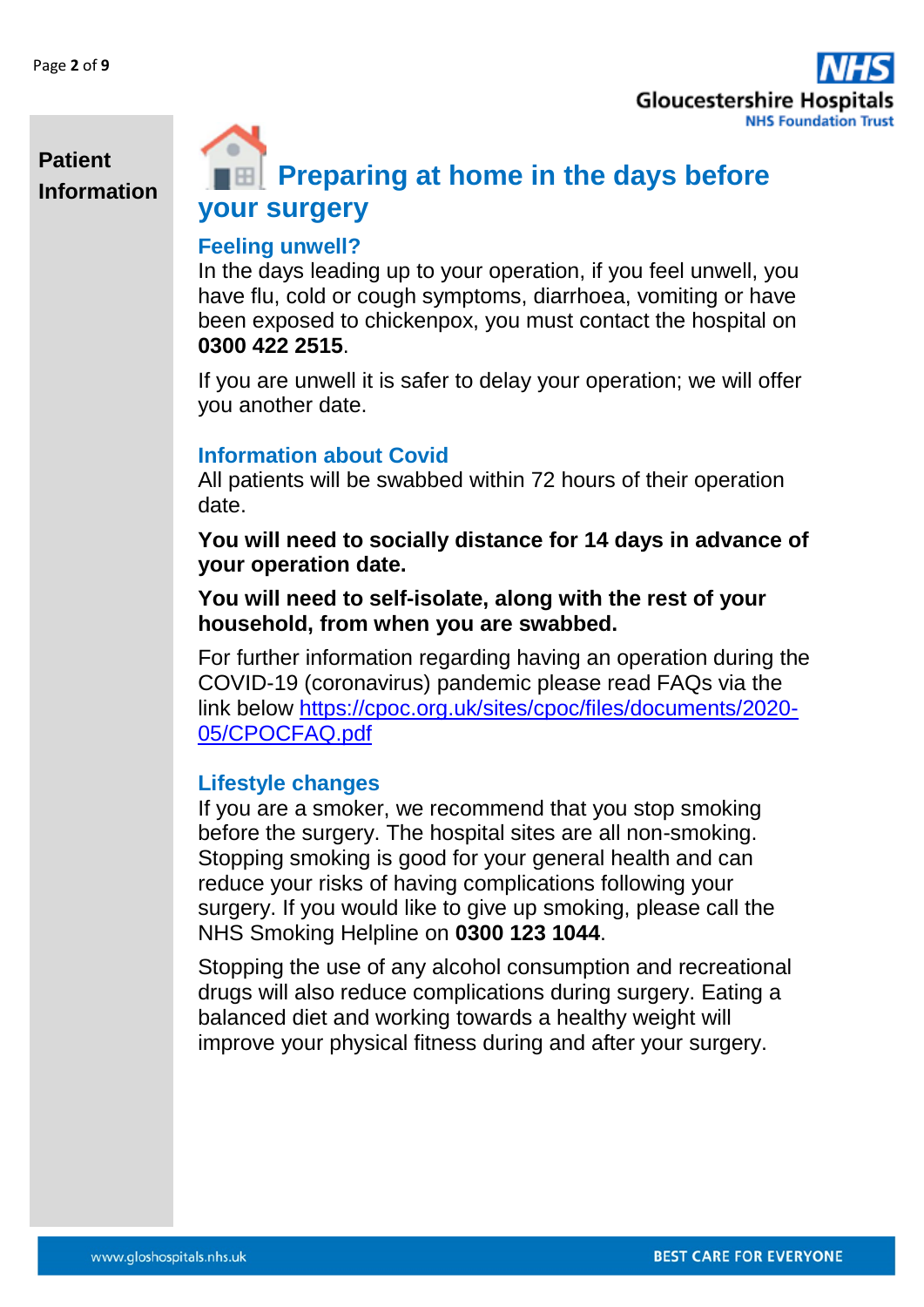

# **Checklist for your preparation bag**

- Your admission letter and any information we have sent you regarding your surgery.
- Any medications including sprays, patches, creams, drops or inhalers, in their original packaging.
- Any specific medical devices for example Continuous Positive Airway Pressure (CPAP) or stoma supplies- please bring enough
- Small amounts of money if you wish to buy newspapers etc.
- Nightclothes and a set of comfortable day clothes as we will expect you to get up and dressed as soon as possible after your operation.
- Your glasses, contact lenses and any mobility or hearing aids, toiletries and sanitary products; including toothbrush, hairbrush, slippers and dressing gown.
- Items of religious importance to you.
- A book to occupy your time when waiting.
- Your mobile phone and charger.
- Contact details of the person who is collecting you.
- If you would like to bring a light snack please make sure that it does not require heating or storing in a fridge.



#### **IMPORTANT**

Please do not bring valuables, such as jewellery, large sums of money, multiple credit cards or expensive electrical items (except mobile phone). There are no facilities to store valuables. The hospital will not be liable for loss or damage.

# **Medicines**

Please bring any medicines you are currently taking with you on the day of admission in its original packaging. We advise that you buy pain relief before the day of your operation such as paracetamol and/or ibuprofen. Your local pharmacist will be able to provide advice on what is most suitable for you.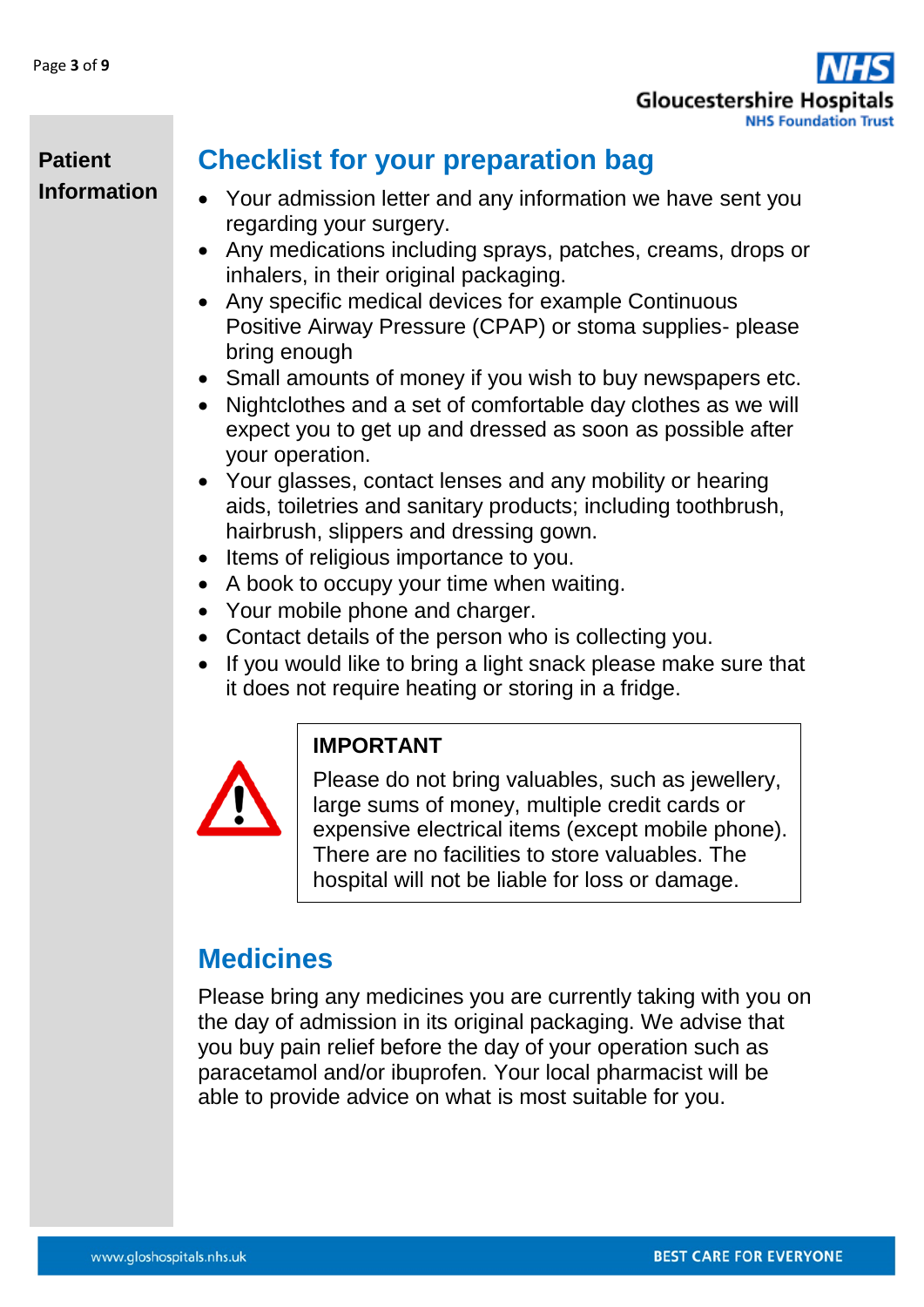

If you have been given instructions about stopping medicines e.g. blood thinners from your pre-operative assessment nurse, you must ensure you have followed the advice given or your surgery may be cancelled on the day.

# **The evening before your surgery**

- Please have a bath or a wash (especially if you have been given special body wash and/or nasal cream to use).
- Do not apply moisturising cream or talcum powder.
- Please remove all nail varnish and false nails.

# **Your visit**

There are a few things to think about before you come in for your operation: Do you have communication, learning disabilities or mobility issues that mean you will need help from us on the day of admission? If so, let us know by contacting your booking coordinator on your admissions letter.

# **On the day of your surgery**

If you are going to be admitted to the ward please follow the instructions on your admission letter.

Research has shown it is important that you remain a comfortable temperature before your surgery as this can reduce infection rates after your operation. We suggest that you wear several layers of clothing to help regulate your temperature to help you keep warm whilst you are waiting for your operation.

On arrival at the Day Surgery Unit or a ward, the nursing staff will help prepare you for surgery. This includes completing the necessary paperwork, recording clinical observations and providing you with any surgical garments you may need to wear. If you are a female under the age of 55 you may need to take a pregnancy test. The nurses will discuss this with you.

You will then meet with a member of your surgical team and your anaesthetist to discuss the procedure and anaesthetic process. You will be asked to sign a consent form which states that you agree to have the treatment and that you understand what it involves. You will be able to ask questions about anything you are not sure about.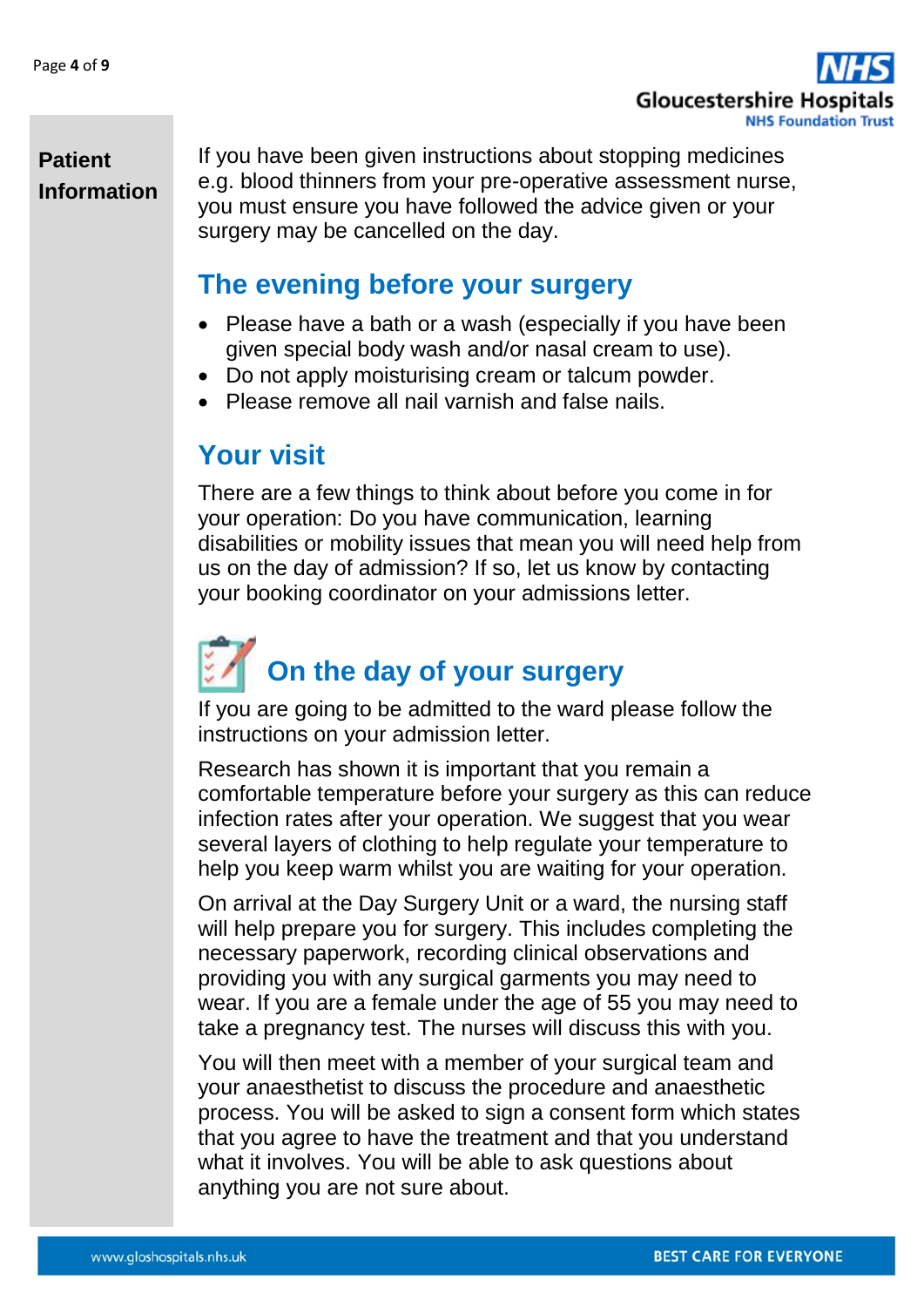

#### **Patient Information IMPORTANT**



Please let us know if you are going to be late, by calling the number on your admissions letter.

# **Can I eat or drink?**

If you have been given specific food or bowel preparation instructions it is important that you follow them carefully. If you have not been given specific instructions, please see the guidelines below:

| If you have been<br>asked to arrive<br>before 11am | <b>Food</b>                 | <b>Water</b>                |
|----------------------------------------------------|-----------------------------|-----------------------------|
| Before 2am                                         | <b>Yes</b>                  | Yes                         |
| $2am - 6am$                                        | <b>No</b><br>$\pmb{\times}$ | Yes                         |
| After 6am                                          | <b>No</b><br>$\pmb{\times}$ | <b>No</b><br>$\pmb{\times}$ |
| If you have been<br>asked to arrive<br>after 11am  | <b>Food</b>                 | <b>Water</b>                |
| Before 7am                                         | Yes<br>(see below)          | <b>Yes</b>                  |
| $7am - 11am$                                       | <b>No</b><br>$\pmb{\times}$ | <b>Yes</b><br>$\checkmark$  |
| After 11am                                         | <b>No</b><br>$\mathbf x$    | <b>No</b><br>$\mathbf x$    |

#### **\*If "Yes" is ticked in the food section above, this means you may have a drink of black tea, black coffee or squash and eat a light breakfast, e.g. lightly buttered toast.**

There is no benefit to fasting for longer periods of time, it may be harmful and delay recovery if you are fasting for longer periods of time.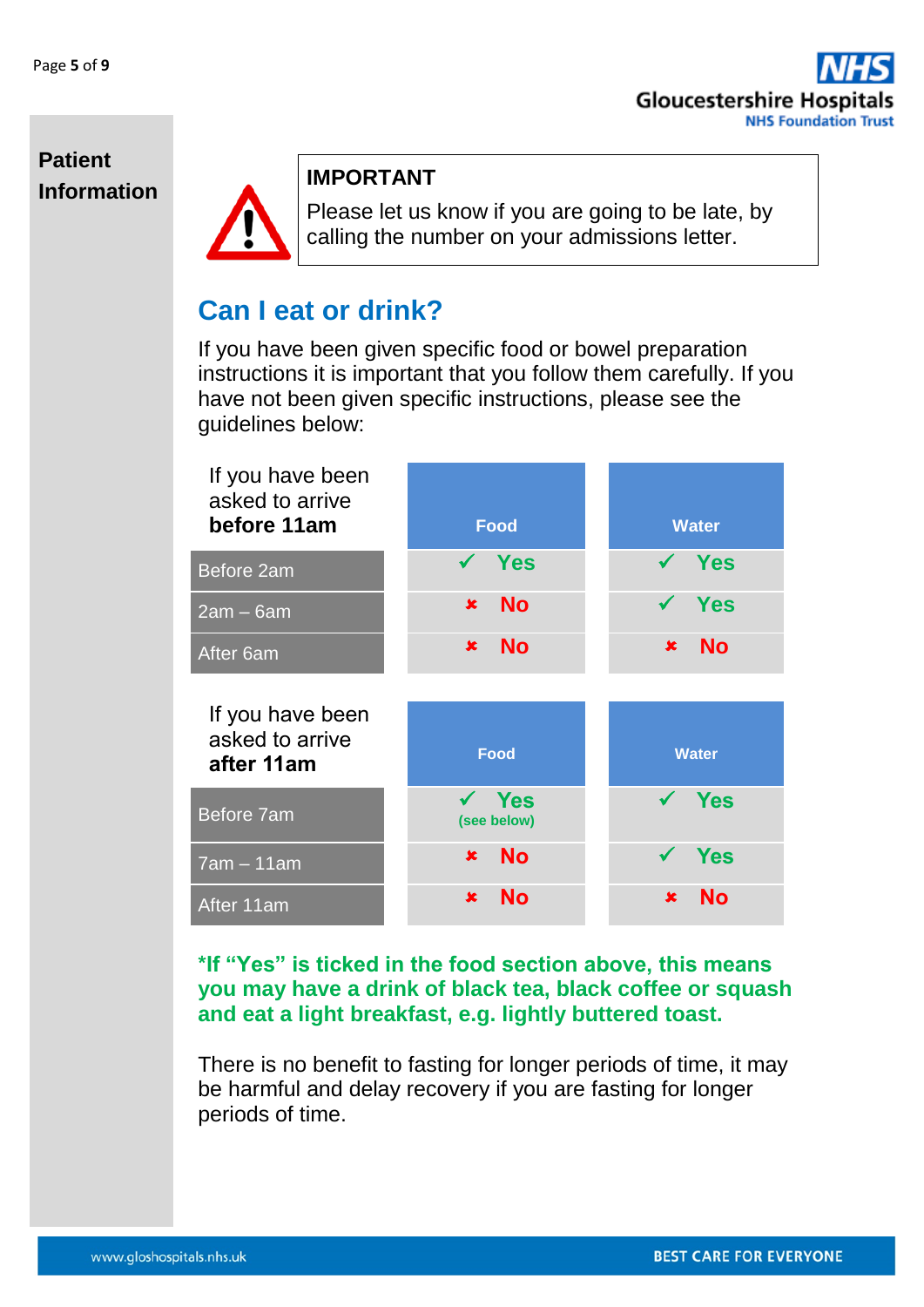

# **How long will I need to wait before my operation?**

The time on your letter is the admission time to the department/ward. This is not the time that you will have your surgery. Your surgeon or anaesthetist will do their best to advise you how long you may have to wait, but unfortunately it can be unpredictable. It is worth bringing something to help occupy the time such as a book or newspaper.

# **Can I bring someone with me?**

Our Day Surgery Unit and ward areas have very limited space, we are sorry that accompanying adults cannot stay with you after dropping you off. This is to maintain the safety, security and dignity of all our patients. If you wish to tell us of any exceptional circumstances, please contact us, in advance of your surgery date, using the number on your admissions letter. Or speak to our staff, in confidence, when you arrive. We will do our best to help you where possible.

# **Information for your accompanying adult**

#### **Our Day Surgery Unit has a drop-off and pick-up policy.**

Accompanying adults cannot wait with the patient. Children are strictly prohibited. If you choose to wait within the hospital grounds, please be aware that this may be for several hours. There are a number of cafés, restaurants and waiting spaces which staff can direct you to.

We will need a way to contact your nominated adult on the day of surgery. Please check with them that their phone is fully charged and that they are contactable throughout the day. We will contact them when you are nearly ready to go home. Your nominated adult will be able to join you after you have completed your time in recovery and will be advised where to collect you from. They will need to help escort you home and make sure that there is some provision of care and support the first 24hrs.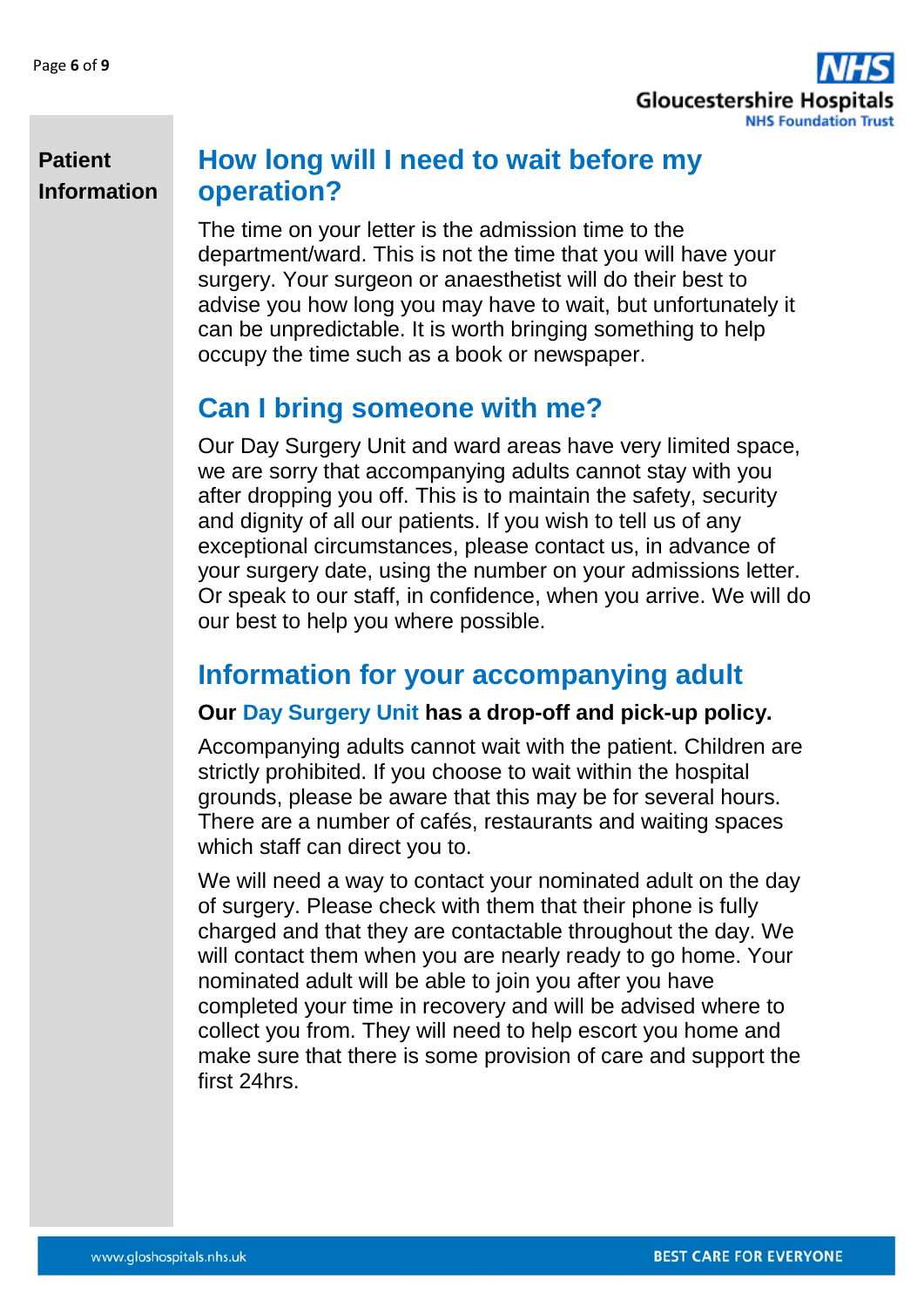



This includes:

#### **IMPORTANT**

Help with household activities; cooking, offering plenty of fluids (non-alcoholic), help with washing or dressing if required; and calling for help if any post surgery problems arise.



#### **IMPORTANT**

If you have any concerns or questions about how you can best care for your friend or relative please do not hesitate to ask a member of staff on the day.

# **Recovering in hospital**

You will recover from the immediate effects of your surgery in a recovery area, where we will assist with any post-surgery pain and sickness. Each person will recover at different rates. From there you will either be discharged home or admitted to a ward. Clinical staff will tell you if you need to stay overnight. If you are unsure, please ask.

If you are admitted to a ward, the nursing team will provide you with relevant welcome information about that ward, including visiting times and facilities. You and your accompanying friend or family member will be notified on the day which ward you will be going to.

Please be advised that if you have your surgery at a community hospital (Stroud, Cirencester, Tewkesbury) and you need to stay overnight following your surgery, you will be transferred to either Gloucester Royal Hospital or Cheltenham General Hospital.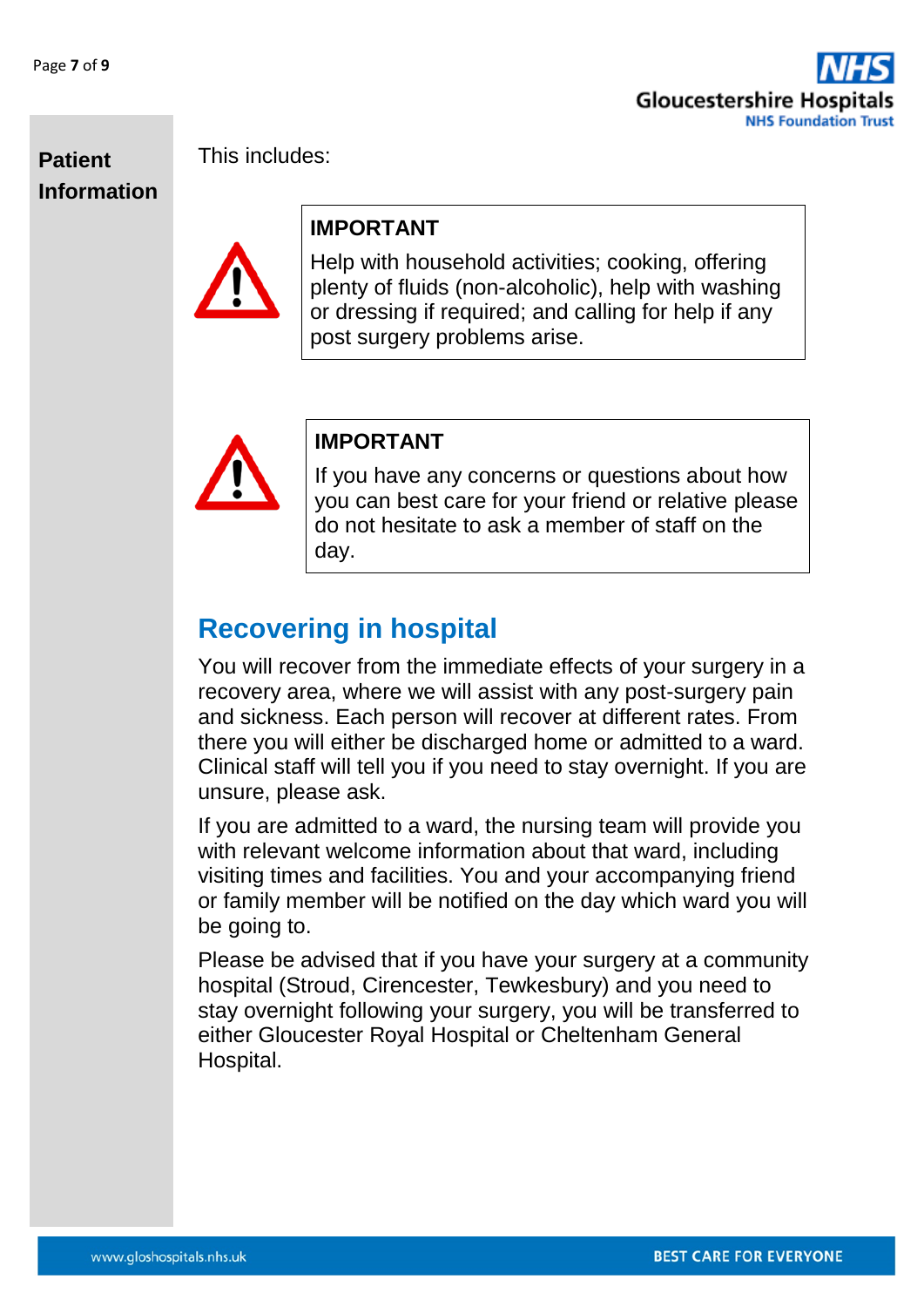

# **Being discharged home**

If you are being discharged home on the same day, you will move to a single-sex patient only discharge lounge. You will be given some light refreshments and have your last set of clinical checks from our nursing team.

After your surgery you will be advised on how to take any new medications. We will discuss any follow up appointments with you before you are discharged. Appointment details will be posted to you. If you do not receive an appointment letter within the timeframe for your appointment, please contact your consultant's secretary.

# **Recovering at home**

You may find that it takes you a few days or weeks to feel fully recovered dependent on the type of surgery you have had. Every patient recovers differently and there is no definite rule as to when you can start doing your usual activities again. Your surgeon may give you specific advice.

#### **Do not:**

- drive a car, ride a bike or operate machinery
- cook, use sharp utensils, pour hot liquids or drink alcohol
- smoke
- take sleeping tablets
- make important decisions or sign contracts

To prepare yourself for your operation, and recovery advice, please visit the following website: [www.rcoa.ac.uk/fitterbettersooner](http://www.rcoa.ac.uk/fitterbettersooner)

# **Travel and parking**

Everything you need to know about travelling to our hospitals can be found on our website at: [www.gloshospitals.nhs.uk/your](http://www.gloshospitals.nhs.uk/your-visit/travel-parking/)[visit/travel-parking/.](http://www.gloshospitals.nhs.uk/your-visit/travel-parking/)

The location of our hospital car parks, site maps and parking charges are also on our website. Please remember that our hospitals are busy places and you should allow plenty of time to get here, park and make your way to your appointment.